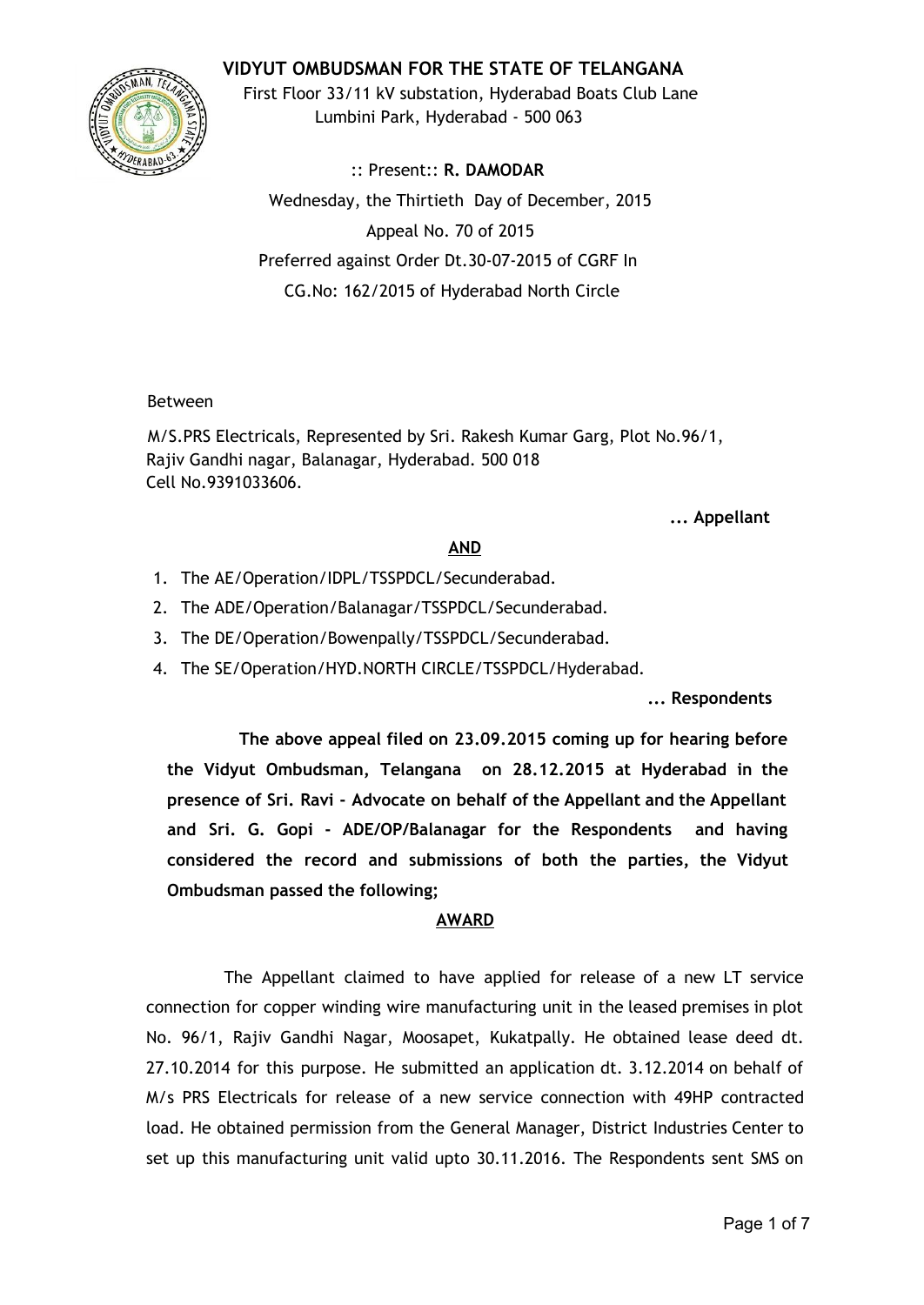29.01.2015 to the effect that the meter is released for fixing in the premises and another SMS that his registration was rejected on the ground that he has an existing service connection in the same premises under the same category and with the same manufacturing activity.

2. The Appellant further claimed that the proposed unit does not have any service connection in its name and it is still in the process of establishing a manufacturing unit and therefore, the rejection of release of a new service connection is not correct. He sought release of a new Service connection and payment of compensation for the delay in the release of the new service.

3. The 2nd Respondent through his letter dt. 16.7.2015 submitted that the premises in which the Appellant sought a new service connection is already having a 74 HP HT Category I bearing SC No. S6005332 in the name of M/s PR Electricals in Plot No. 96, SY.No 196, 197 and 198, Rajiv Gandhi Nagar, Kukatpaly, Hyderabad. The 2nd Respondent further claimed that this service connection is being billed under HT Cat-1 against which a case was booked for back billing for which the consumer therein has not paid the full amount. The line of activity in the premises of SC No. S6005332 is the same as proposed by the Appellant in the same premises, which has a single entrance but no separate shed/premises.

4. Before the CGRF, the Appellant sought release of a new LT -III (Industrial) Connection stating that he would produce the registered lease deed, IDC permission while admitting that his proposed industry is in the same premises of M/s PR electricals, but with separate entity.

5. The 2nd Respondent claimed that the proposed industry of the Appellant is in the same premises in which M/s PR electricals is situated and that the Appellant is seeking release of LT service connection in the same shed and the line of activity in the existing industry is the same as the proposed new industry of the Appellant.

6. After hearing and on consideration of the material on record, the CGRF merely directed the Appellant to the effect that "to submit all the required documents as required for a new service connection. The Respondents are directed to release the new service after obtaining all required documents and DD as per the rules in vogue" through the impugned orders.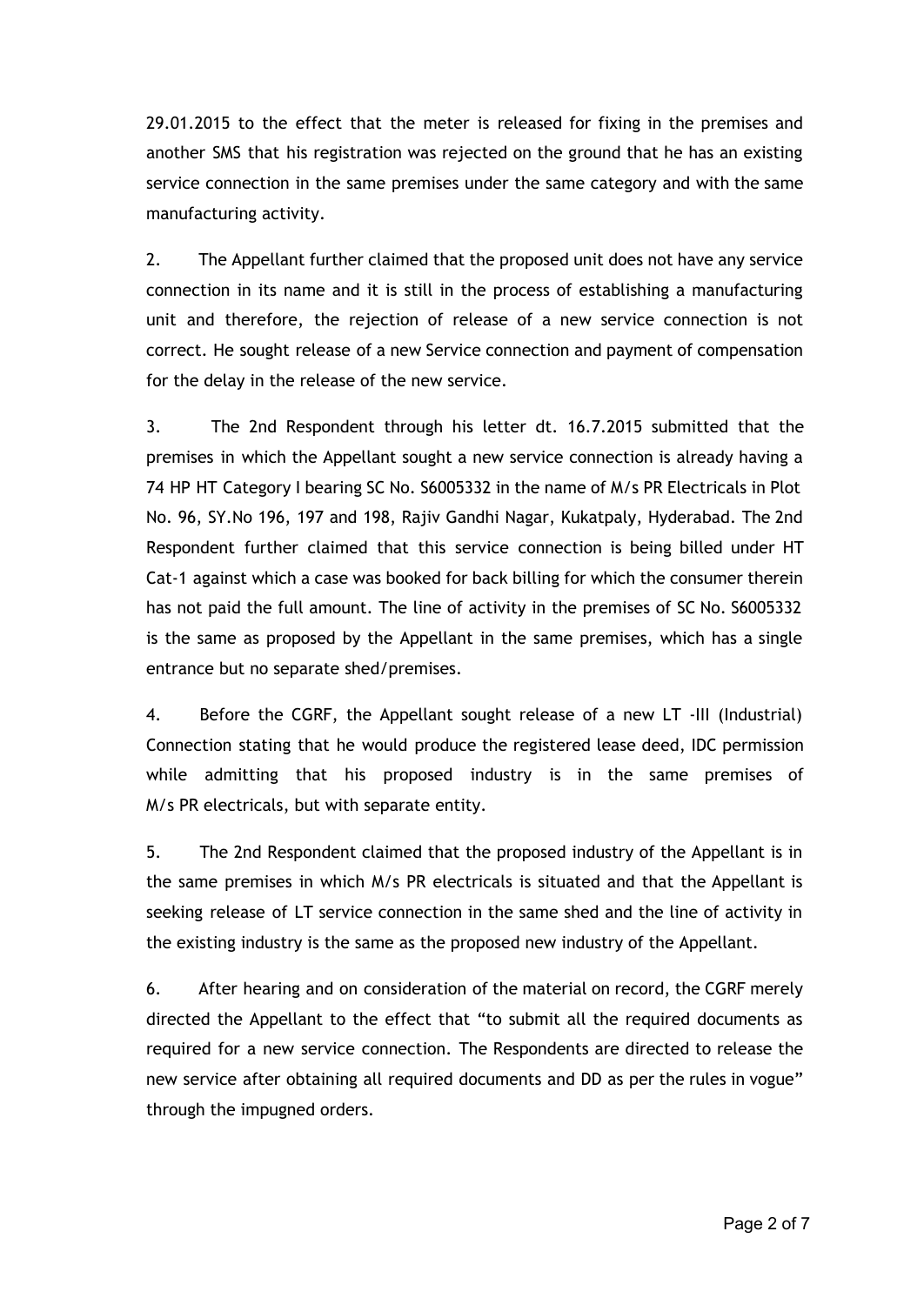7. Aggrieved and not satisfied with the impugned orders, the Appellant preferred the present Appeal seeking a direction to the Respondents to implement the impugned orders by releasing the new LT service connection and to pay compensation of Rs 50/- per day w.e.f 3.01.2015 till the date of release of new LT service connection to the Appellant.

8. The Respondent No.2 submitted a reply in the Appeal stating that the Appellant's request for new LT service connection was not accepted because of the existing LT service connection with 74 HP load (industrial) in the same premise in which copper winding wire processing unit is located and this service connection is being billed under HT Category-I, against which a case was booked for back billing and the consumer has not paid the bill fully. He asserted that the existing service and the new proposed service connection the appellant is now seeking are located in one premises with one gate.

9. The 2nd Respondent quoted GTCS Clause 3.5 which defined separate establishment under clause GTCS 3.5.1 which prescribes the criteria to identify separate establishment as:

- a. Having distinct set up and staff.
- b. Owned or leased by different persons.
- c. Covered by different licenses or registrations under any law.

10. The 2nd Respondent cited clause 3.5.2 of GTCS to state that "Each separate establishment will be given a separate point of supply." He further cited clause 3.5.3 of GTCS to state that the DISCOM has right to demand a consumer availing a single service connection in the place of several of the same group of family or firm or company, to avoid losses.

- 11.(i) The 2nd Respondent further submitted that as per the Tariff Order : for **LT Cat - III(Industry), the rates are:** Fixed charges : Rs 53/HP/Month Energy Charges: Rs 6.40/KVAH/KVH
	- (ii) for **HT Cat - 1(Industries), the rates are:** Fixed charges(Demand charges) : Rs 370/KVA/Month Energy Charges: Rs 6.00/KVAH TOD (Time of Day) Tariff: Rs 1.00/KVAH (From 6.00 PM to 10.00 PM)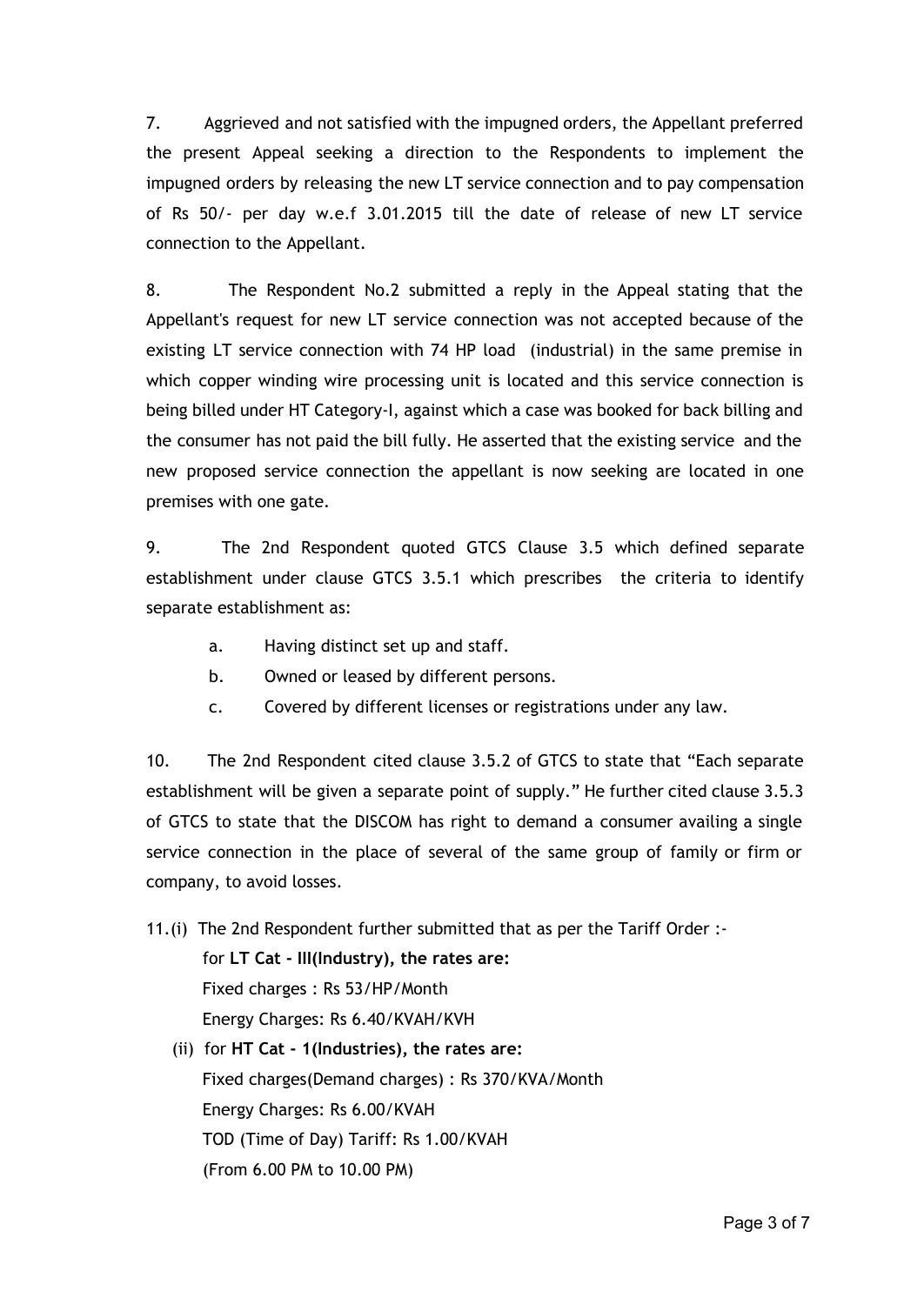12. Based on the different Tariff for separate categories, the 2nd Respondent claimed that if the request of the Appellant is accepted and a new LT service connections is released, the DISCOM would suffer loss on Fixed charges Rs 370-Rs 53 = Rs 317/- per KVAH and therefore, he claimed that the Appellant had intentionally applied for a new LT connection(Industrial) in the same premises to avoid payment of the fixed charges. He termed the alleged permission taken by the appellant from the industrial department as mere acknowledgement and is not a valid document and therefore, he sought dismissal of the appeal.

13. Efforts at mediation has not succeeded and hence the Appeal is being disposed on merits.

- 14. **Heard Both Sides**:-
- 15. The points for determination are:-
	- 1. Whether the Appellant is entitled to release of a new LT service connection in the plot no 96/1 in sy no 196, 197 and 198, Rajiv Gandhi Nagar, Kukatpally, Hyderabad in which there is an existing service connection No. S6005332 having 74 HT Category - I?
	- 2. Whether the impugned orders are sustainable?

#### **ISSUES 1&2**

16**.** In the premises bearing plot No. 96 sy No 196,197 and 198 there is an existing service connection No. s600 5332 with 74 Hp HT Cat-1 in the name of M/s PR electricals. Obviously, this unit is in the line of manufacturing copper binding wire. In the same plot, the Appellant wants to start similar manufacturing of copper binding wire in a new unit under the name M/s PRS electricals, but by the side of M/s PR electricals unit. The Appellant claims that he obtained permission from the District Industries Center and a separate lease deed from his son Mr. Sanchit Garg (as is clear from the copy of lease agreement dt. 27.10.2014). When his application was considered and SMS was given to him by the Respondents about sanction of meter and another SMS that his application was rejected on the ground that he wanted to start manufacturing activity in the premises, which is already being done through an existing service connection, he preferred a complaint before the CGRF.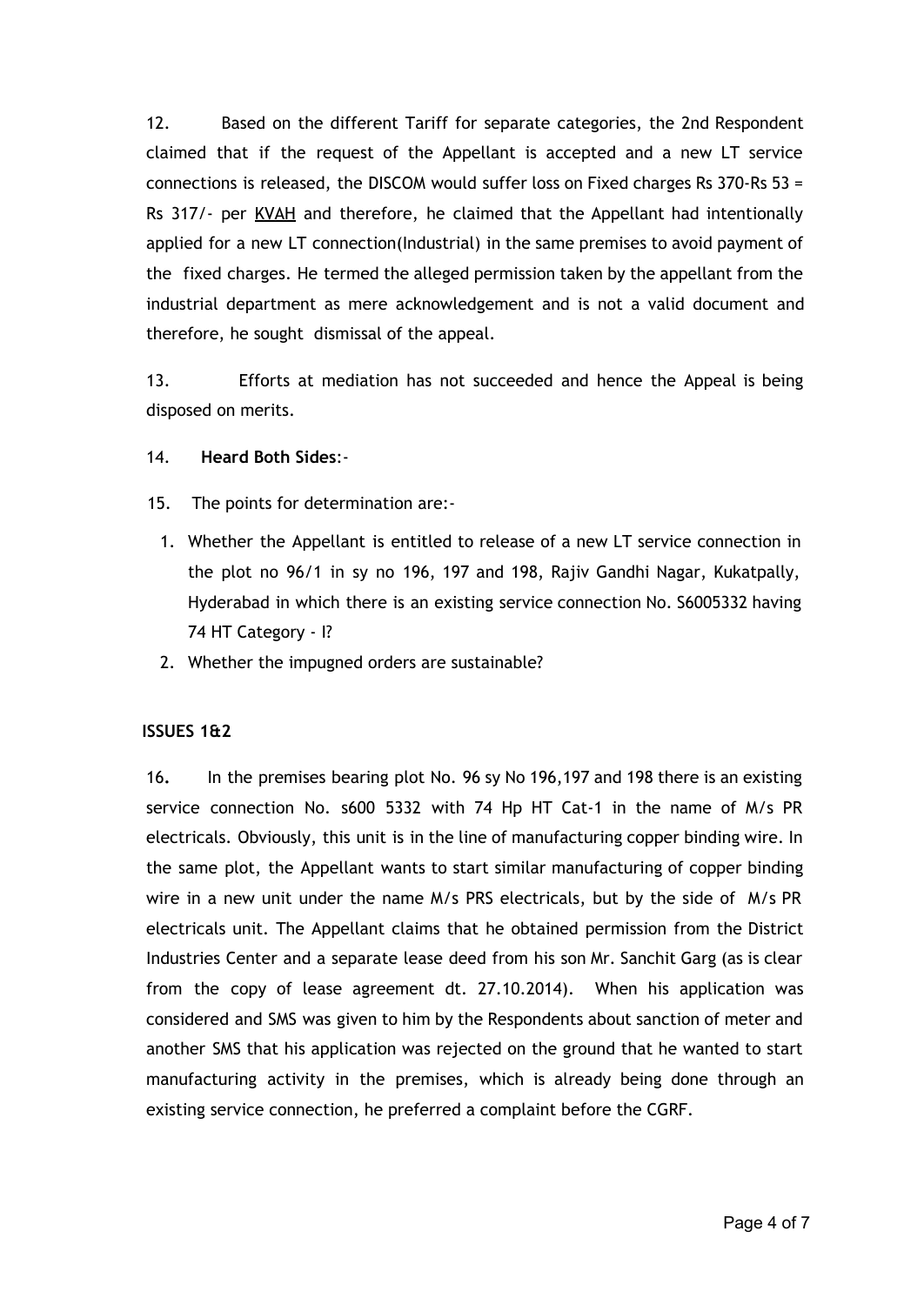17. The CGRF, without giving any reasons, without applying mind to the facts of the case, the procedure involved, merely directed the release of a new service connection on submission of all the required documents, however as per the rules in vogue, through the impugned orders.

18. The Respondents claimed that a separate new service connection cannot be given to the Appellant, because there is an existing service connection for manufacturing of copper winding wire and the Appellant cannot have a new service connection for the same activity in the same premises, which has one gate/entrance.

19. The Appellant, during the hearing, claimed that Mr. Sanchit Garg is the absolute owner of the plot and he gave a part of premises on lease to him and that he wanted to start a new manufacturing unit in his part of the leased premises and therefore, he is entitled to release of a new service connection. Admittedly, the existing unit M/s PR Electricals is being run by Mr. Sanchit Garg, who appears to be no other than the son of the Appellant Mr. Rakesh Kumar Garg. The line of activity is the same in the existing unit and also the proposed unit. The Appellant perhaps wanted to have a separate LT connection to lessen the burden on electricity charges, which is obvious from the response of the 2nd Respondent.

20. Whether under the present circumstances, the Appellant is entitled to a new LT(Industrial) connection? As rightly claimed by the 2 nd Respondent, that the present unit of the Appellant does not count for a separate establishment as per the criteria specified in the GTCS. Clause 3.5 of GTCS defines a separate establishment in the following manner:

**Clause 3.5.1** For the purpose of the GTCS, separate establishments shall include the following types of establishments:

- i. Having distinct set-up and staff;
- ii. Owned or leased by different persons;
- iii. Covered by different licenses or registrations under any law where such procedures are applicable; and
- iv. For domestic category, the households having a separate kitchen.

**Clause 3.5.2** Provides for each separate establishment to be given a separate point of supply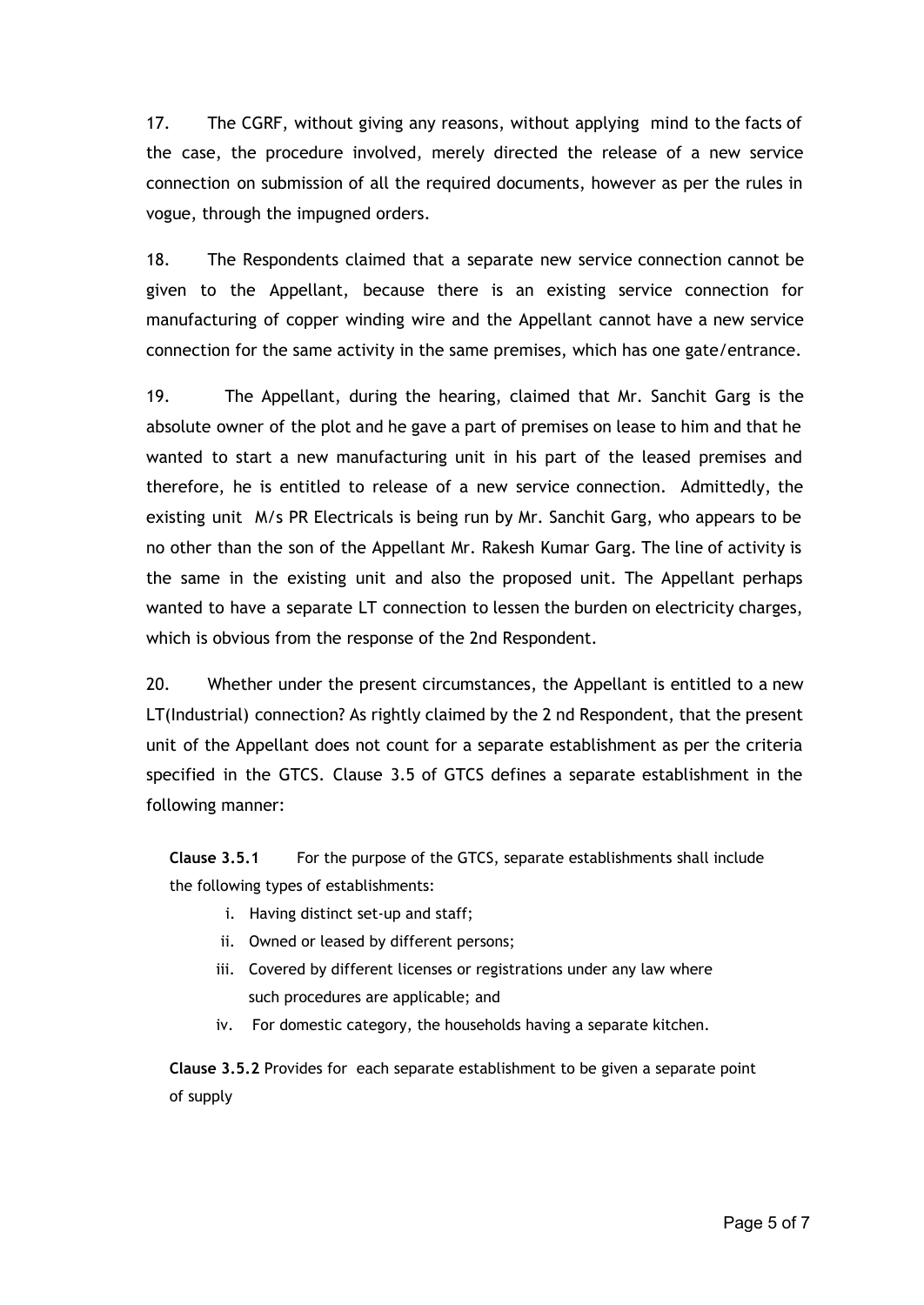21. Based on the clause 3.5.1 of GTCS, the proposed establishment of the Appellant cannot be called as a separate entity/ establishment entitled to a separate point of supply.

22. **Clause 3.5.3 of GTCS** is relevant to be quoted here to understand the implications of an institution/firm/unit having separate service connection in one premises, which says:**-**

Notwithstanding the above provisions (clause 3.5.1, clause 3.5.2), the Company reserves the right, where it is reasonably established, that the consumers of the same group or family or firm or company who are availing supply under different service connections situated within a single premises by splitting the units, the Company may treat such multiple connections existing in the single premises as a single service connection and charge the total consumption of all the consumers at the appropriate tariffs applicable for a single service connection. Any officer authorised by the Company shall issue notices to the concerned consumers asking them to furnish a single application for all such services and to pay required charges for merging the services into a single service".

23. From the above provisions of GTCS, it is clear that even if the Appellant succeeds in getting a new Service Connection, the Respondents, by acting under clause 3.5.3 of GTCS may nullify the benefit if any the Appellant secures in the matter by way of a new connection and direct the beneficiaries to retain one service connection.

24. In view of the aforementioned discussion, it is clear that the request of the Appellant does not fall within the criteria mentioned in clause 3.5.1. Even if the Appellant claims that he would start a new manufacturing unit, unless it falls within the four corners of clause 3.5.1, he would not be entitled to release of a new and separate service connection in the same premises and if any such connection is sought or existing, those would come within the mischief of clause 3.5.3 of GTCS, as rightly claimed by the 2nd Respondent in his reply.

25. The Appellant is found not entitled to release of a new LT - III service connection in the same premises in which SC No S600 5332 is existing, in view of the facts and circumstances of the case. The CGRF failed in its duty to examine the facts properly and implement the relevant clauses of GTCS in disposing of the complaint.